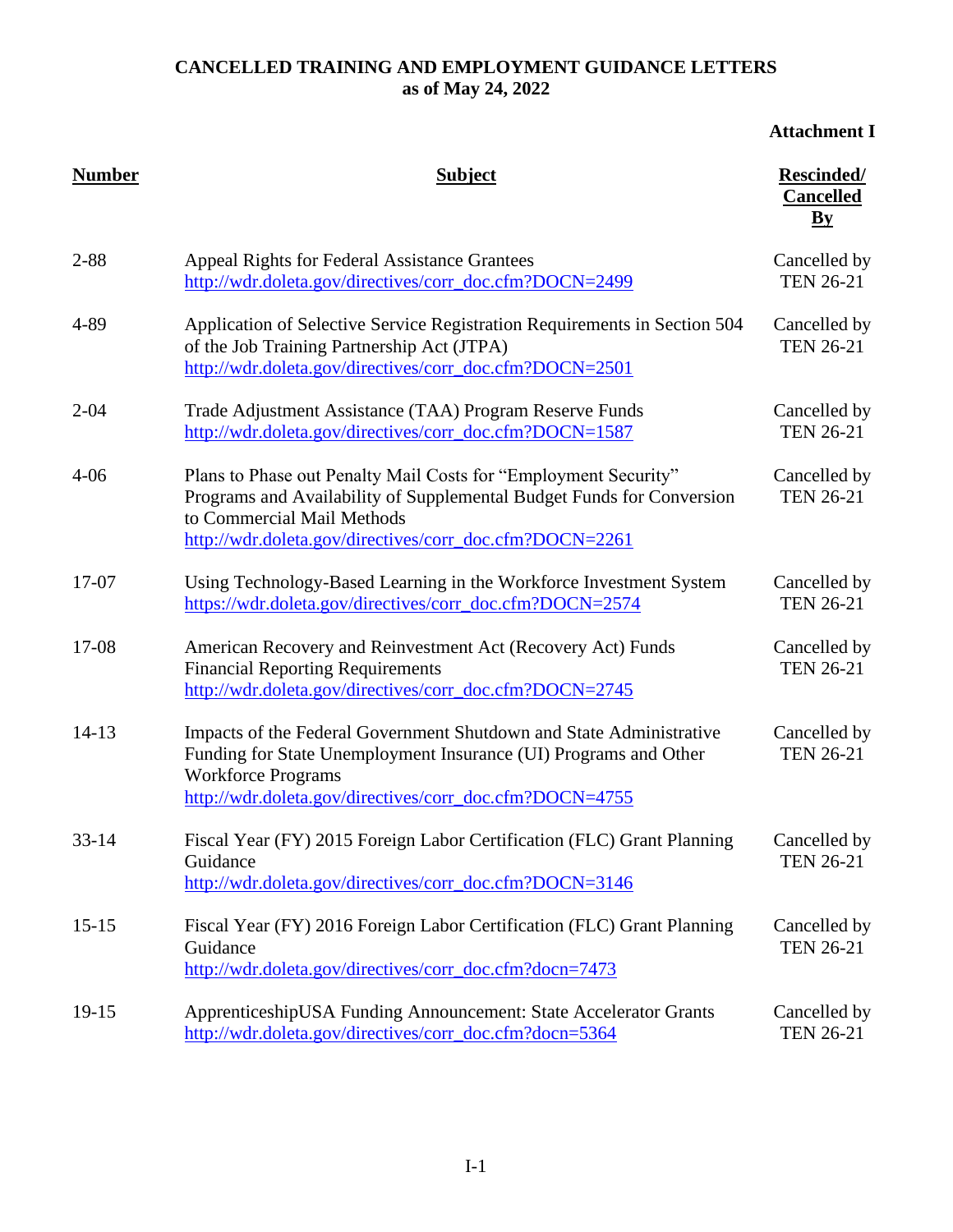| <b>Number</b>        | <b>Subject</b>                                                                                                                                                                                                                                                                              | <b>Rescinded/</b><br><b>Cancelled</b><br>$\mathbf{B}\mathbf{y}$ |
|----------------------|---------------------------------------------------------------------------------------------------------------------------------------------------------------------------------------------------------------------------------------------------------------------------------------------|-----------------------------------------------------------------|
| $19-15,$<br>Change 1 | Change 1 to ApprenticeshipUSA Funding Announcement: State<br><b>Accelerator Grants</b><br>http://wdr.doleta.gov/directives/corr_doc.cfm?docn=6153                                                                                                                                           | Cancelled by<br><b>TEN 26-21</b>                                |
| $18-16$              | Program Eligibility and Enrollment Guidance for the National Farmworker<br><b>Jobs Program</b><br>https://wdr.doleta.gov/directives/corr_doc.cfm?DOCN=3435                                                                                                                                  | Rescinded by<br>TEGL 18-16,<br>Change 1                         |
| $25 - 16$            | Fiscal Year (FY) 2017 Foreign Labor Certification (FLC) Grant Planning<br>Guidance<br>https://wdr.doleta.gov/directives/corr_doc.cfm?DOCN=9296                                                                                                                                              | Cancelled by<br><b>TEN 26-21</b>                                |
| $4 - 17$             | Program Year (PY) 2017 Workforce Labor Market Information Grants to<br>States (WIGS): Policy and Program Guidance, and Deliverables<br>https://wdr.doleta.gov/directives/corr_doc.cfm?DOCN=3610                                                                                             | Cancelled by<br><b>TEN 26-21</b>                                |
| $4-17$ ,<br>Change 1 | Change 1 to Training and Employment Guidance Letter (TEGL) 4-17<br>Program Year (PY) 2017 Workforce Labor Market Information Grants to<br>States (WIGS): Policy and Program Guidance, and Revised due Dates for<br>Deliverables<br>https://wdr.doleta.gov/directives/corr_doc.cfm?docn=3618 | Cancelled by<br><b>TEN 26-21</b>                                |
| $11 - 17$            | Senior Community Service Employment Program State Plan Modifications<br>https://wdr.doleta.gov/directives/corr_doc.cfm?docn=7605                                                                                                                                                            | Rescinded by<br><b>TEGL 6-21</b>                                |
| $15 - 17$            | Fiscal Year (FY) 2018 Foreign Labor Certification (FLC) Grant Planning<br>Guidance<br>https://wdr.doleta.gov/directives/corr_doc.cfm?DOCN=6150                                                                                                                                              | Cancelled by<br><b>TEN 26-21</b>                                |
| $17-17,$<br>Change 1 | Change 1, Revised Program Year (PY) 2018 Planning Instructions and<br>Allotments for Senior Community Service Employment Program (SCSEP)<br>State, Territorial, and National Grantees<br>https://wdr.doleta.gov/directives/corr_doc.cfm?docn=4181                                           | Cancelled by<br><b>TEN 26-21</b>                                |
| $1-18$ ,<br>Change 1 | Revised Program Year 2018 Allocations for National Farmworker Jobs<br>Program Career Services and Training Grantees and Housing Grantees<br>https://wdr.doleta.gov/directives/corr_doc.cfm?docn=7730                                                                                        | Cancelled by<br><b>TEN 26-21</b>                                |
| $10-18$              | Work Opportunity Tax Credit Funding Allotments for Fiscal Year 2019<br>https://wdr.doleta.gov/directives/corr_doc.cfm?docn=8728                                                                                                                                                             | Cancelled by<br><b>TEN 26-21</b>                                |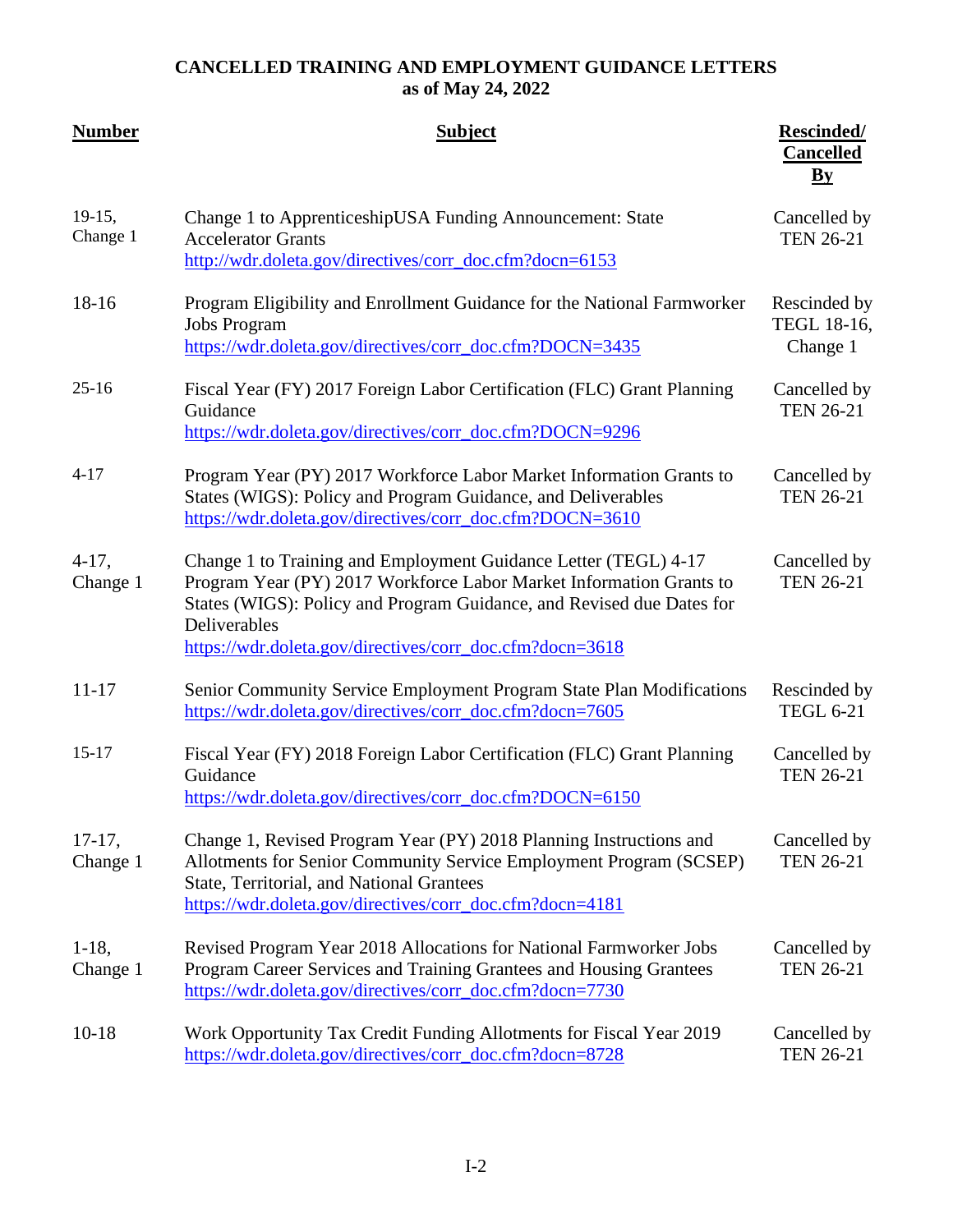| <b>Number</b>        | <b>Subject</b>                                                                                                                                                                                                                                 | <b>Rescinded/</b><br><b>Cancelled</b><br>$\mathbf{B}\mathbf{y}$ |
|----------------------|------------------------------------------------------------------------------------------------------------------------------------------------------------------------------------------------------------------------------------------------|-----------------------------------------------------------------|
| $11 - 18$            | 2019 Federal Poverty Guidelines for Senior Community Service<br><b>Employment Program (SCSEP) Grants</b><br>https://wdr.doleta.gov/directives/corr_doc.cfm?docn=8528                                                                           | Cancelled by<br><b>TEN 26-21</b>                                |
| $12 - 18$            | Initial Allocation of Fiscal Year (FY) 2019 Trade Adjustment Assistance<br>(TAA) Training and Other Activities (TaOA) Funds and Process for<br><b>Requesting TAA Reserve Funds</b><br>https://wdr.doleta.gov/directives/corr_doc.cfm?docn=7890 | Cancelled by<br><b>TEN 26-21</b>                                |
| $13 - 18$            | Fiscal Year (FY) 2019 Trade Adjustment Assistance (TAA) Training and<br>Other Activities (TaOA) Grant Management Guidance<br>https://wdr.doleta.gov/directives/corr_doc.cfm?docn=7076                                                          | Cancelled by<br><b>TEN 26-21</b>                                |
| 18-18                | Program Year (PY) 2019 Planning Instructions and Allotments for Senior<br>Community Service Employment Program (SCSEP) State, Territorial, and<br><b>National Grantees</b><br>https://wdr.doleta.gov/directives/corr_doc.cfm?DOCN=8313         | Cancelled by<br><b>TEN 26-21</b>                                |
| $19-18$              | Program Year 2019 Planning Guidance for National Farmworker Jobs<br>Program Career Services and Training Grantees and Housing Grantees<br>https://wdr.doleta.gov/directives/corr_doc.cfm?docn=7629                                             | Cancelled by<br><b>TEN 26-21</b>                                |
| $19-18,$<br>Change 1 | Corrected Attachment VI to Training and Employment Guidance Letter<br>(TEGL) 19-18<br>https://wdr.doleta.gov/directives/corr_doc.cfm?DOCN=5787                                                                                                 | Cancelled by<br><b>TEN 26-21</b>                                |
| $21-18$              | Fiscal Year (FY) 2019 Foreign Labor Certification Grant Planning<br>Guidance<br>https://wdr.doleta.gov/directives/corr_doc.cfm?docn=7437                                                                                                       | Cancelled by<br><b>TEN 26-21</b>                                |
| $2-19$               | Second Distribution of Fiscal Year (FY) 2019 Trade Adjustment<br>Assistance (TAA) Training and Other Activities (TaOA) Funds and the<br>Process for Requesting TAA Reserve Funds<br>https://wdr.doleta.gov/directives/corr_doc.cfm?docn=7410   | Cancelled by<br><b>TEN 26-21</b>                                |
| $7-19$               | Senior Community Service Employment Program Four-Year State Plans<br>https://wdr.doleta.gov/directives/corr_doc.cfm?DOCN=6622                                                                                                                  | Rescinded by<br><b>TEGL 6-21</b>                                |
| 14-19                | Fiscal Year (FY) 2020 Foreign Labor Certification Grant Planning<br>Guidance<br>https://wdr.doleta.gov/directives/corr_doc.cfm?docn=4205                                                                                                       | Cancelled by<br><b>TEN 26-21</b>                                |